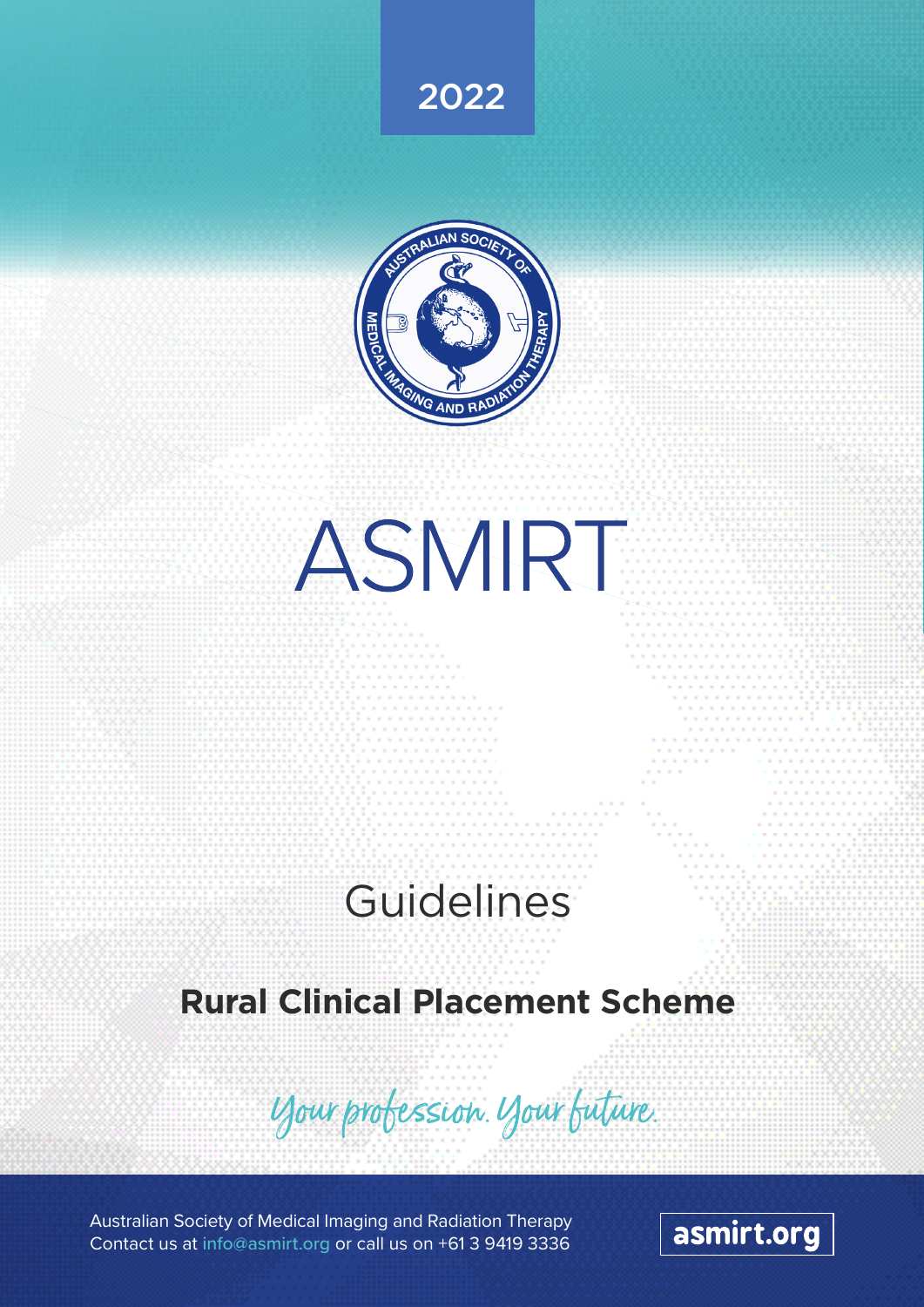There are a number of protected titles for medical radiation practice. They include: Medical Radiation Practitioner (MRP) Diagnostic Radiographer (DR) Medical Imaging Technologist (MIT) Radiographer Nuclear Medicine Scientist (NMS) Nuclear Medicine Technologist (NMT)

Radiation Therapist (RT).

For the purposes of our documentation we use the broad descriptor Medical Radiation Practitioner (MRP) recognising that it covers a range of areas of practice.

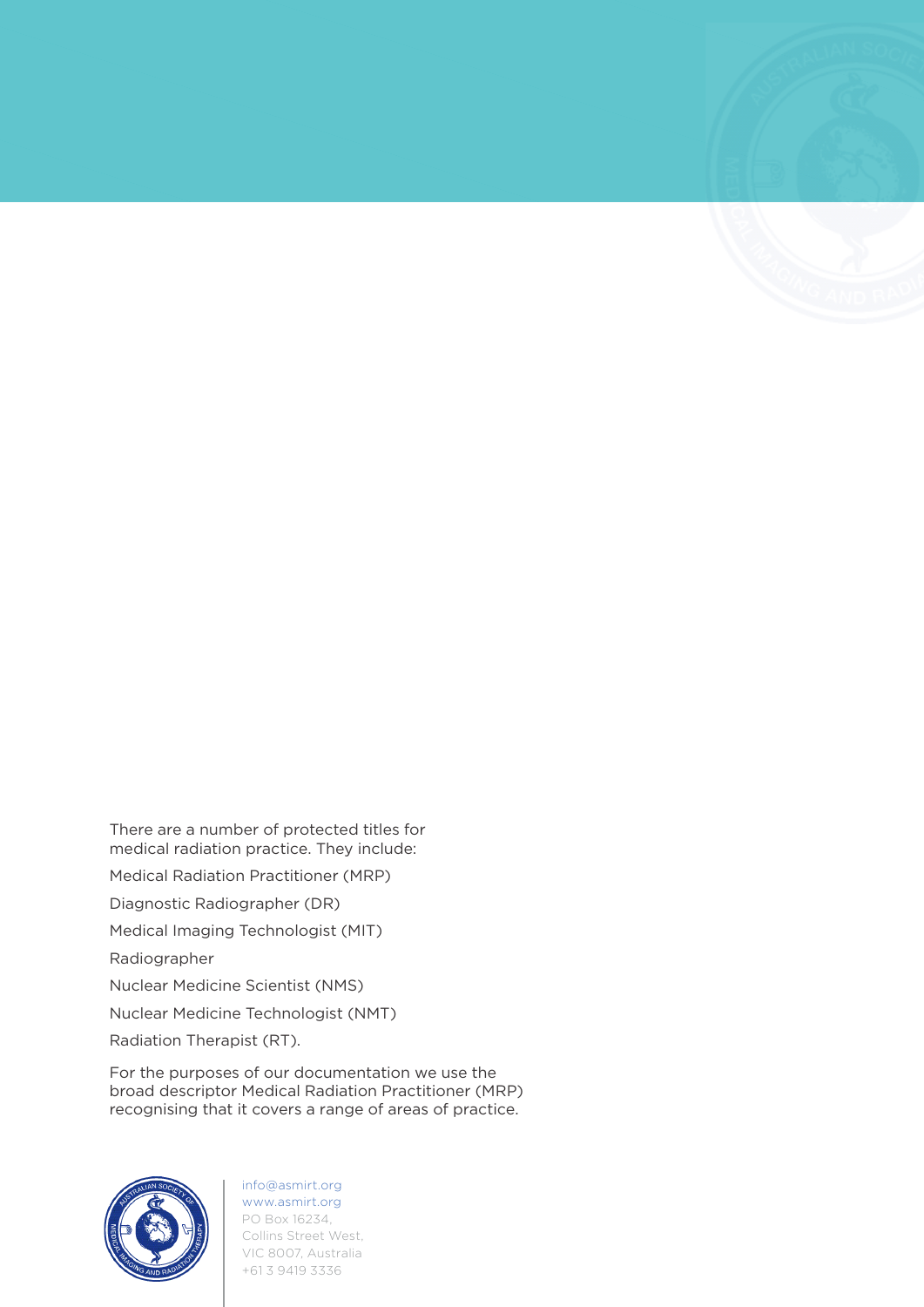### **1.** Program Rationale

The Rural and Remote Practitioners Reference Group (RRPRG) of the Australian Society of Medical Imaging and Radiation Therapy (ASMIRT) administers the "ASMIRT Rural Clinical Placement Scholarship". The scheme is intended to assist Medical Imaging, Radiation Therapy and Nuclear Medicine students with travel and accommodation costs associated with a rural clinical placement. It is envisaged that the scheme will be integrated into the Australian Society of Medical Imaging and Radiation Therapy's ongoing efforts to support and promote rural health initiatives.

- Applicants should note that one grant per calendar year for each University that offers approved courses in medical imaging, radiation therapy and nuclear medicine will be available. In the event that applications are not received from all states, the RRPRG may elect to award additional grants to those states where additional applications have been received.
- Preference will be given to students who do not have access to other forms of funding.

### **2.** Program Framework

The program will be administered under the terms given below:

- The RRPRG will administer the scheme and will have the following responsibilities:
	- Work co-operatively with Board of Directors to ensure the program brief, as passed at the 51st AGM of ASMIRT, is enacted to a successful outcome.
	- Assess all valid applications on a case-by-case basis for suitability and notify all candidates of the application outcome. Notify the Chief Executive of successful candidates.
	- Assess the scheme at the end of each year and recommend strategies for improvement and ongoing integration into the student and professional environment.
	- The RRPRG in partnership with the Professional Standards Manager (PSM) will work cooperatively with all relevant Universities to promote the scheme:
- Provide application kits to the Universities.
	- Field and respond to all questions regarding the scheme.
	- Vet all applications for suitability and forward all valid applications with their recommendations to Board of Directors.

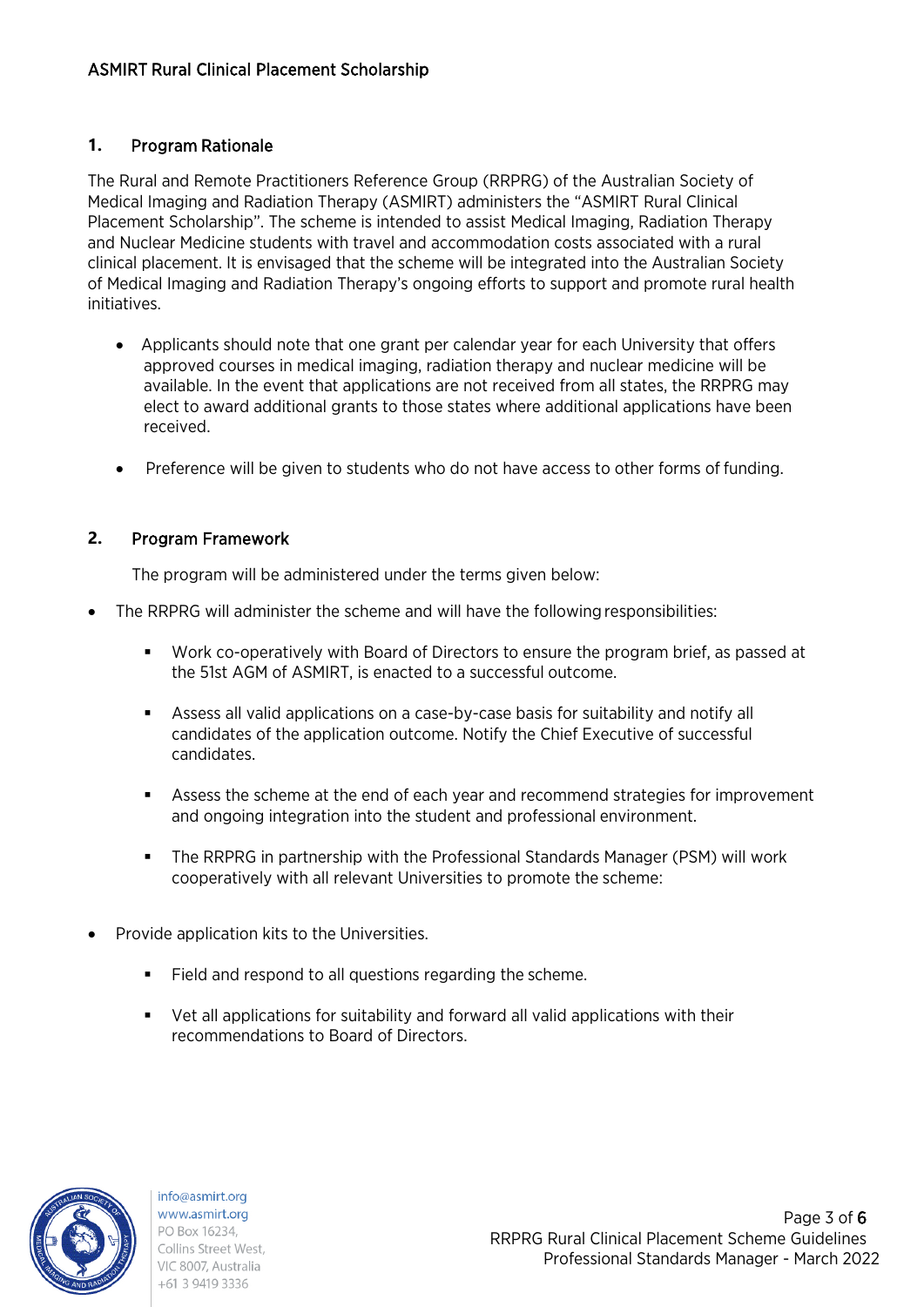- The Universities will have the following responsibilities:
	- Work cooperatively with the RRPRG and PSM to promote the scheme to the student community.
	- **Provide application kits to interested students.**
- Interested students will have the following responsibilities:
	- To supply all information as requested in the application kit
	- To agree to participate to the terms and conditions as described in the application kit.

### Application Kit

### Part 1

### **3.** Information

Applications for grants for the ASMIRT Rural Clinical Placement Scholarship are invited from students enrolled in Approved Undergraduate and Graduate Entry Masters Medical Radiations Science programs. The grants have been created to assist students with travel and accommodation costs whilst experiencing rural practice.

Applicants should note that one grant per calendar year for each University that offers approved courses in Medical Imaging, Radiation Therapy and Nuclear Medicine. In the event that applications are not received from all States, RRPRG may elect to award additional grants to those States where additional applications have been received. Preference will be given to students who do not have access to other forms of funding.

Detailed information is provided below.

### **3.1** Criteria

Successful applicants will be required to:

- Be enrolled as a full-time student in an approved course at an Australian University in Medical Imaging, Radiation Therapy or Nuclear Medicine.
- Be a registered student member of ASMIRT.
- Provide a report suitable for publication on the rural placement experience.
- Be willing to participate in evaluation studies or surveys regarding allied health in the rural setting.
- **Promote rural practice as a viable career choice to all students.**

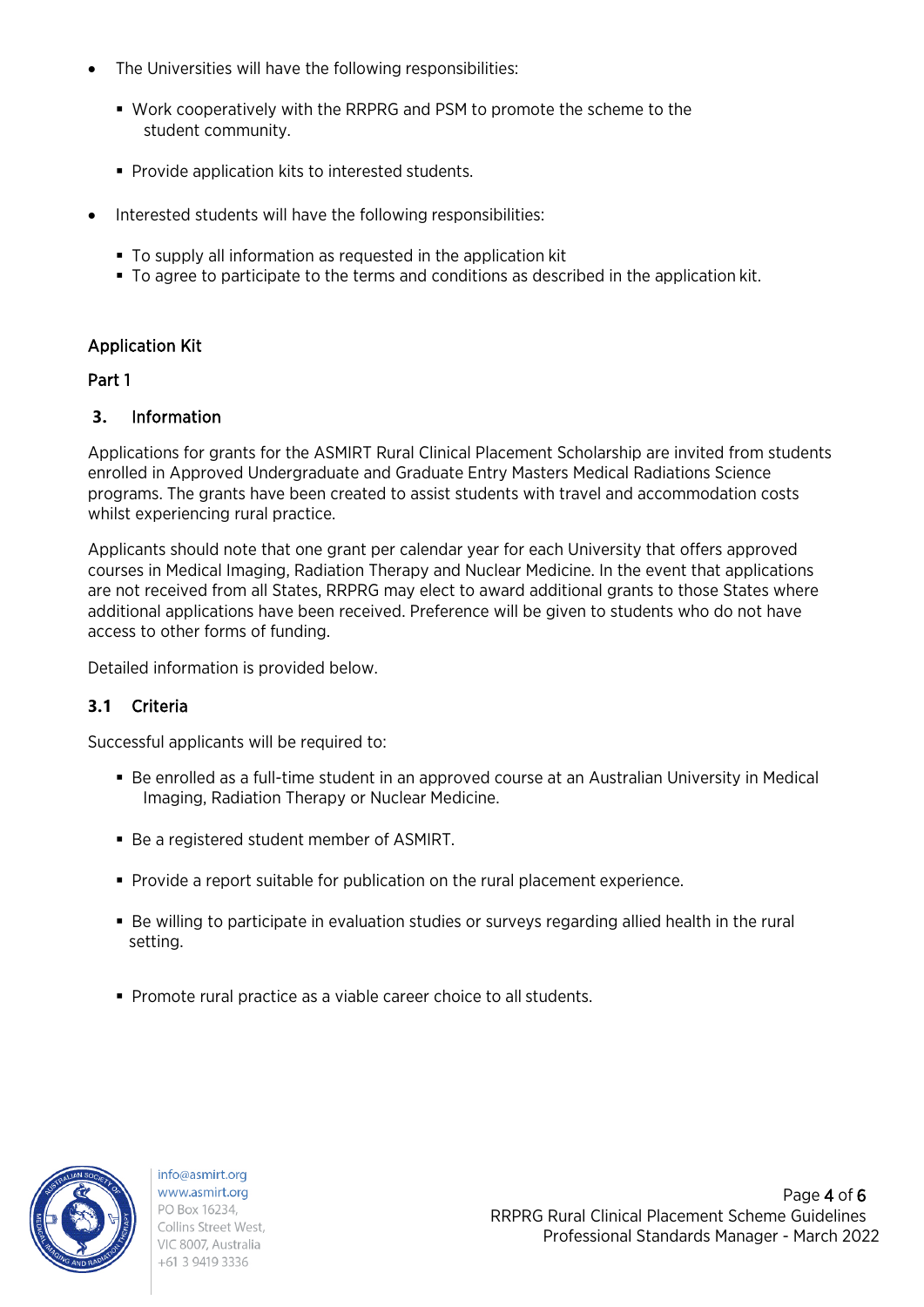# **3.2** Applications

Applications in writing, using the attached application form, must be made to the Australian Society of Medical Imaging and Radiation Therapy, marked attention "Professional Standards Manager".

Applications must include:

- Application Kit, Part 2
- **Brief Curriculum Vitae.**
- **University academic record.**
- Confirmation in writing from course co-ordinator of the rural placement.
- Brief statement detailing why funding is sought for the placement.
- Declaration of other sources of funding or grants that have been awarded in support of the proposed rural placement.

Applications which are incomplete will not be considered. Applicants will be sent an acknowledgement receipt when applications are received.

Candidates who have been successful previously are eligible to apply again on a yearly basis. Successful candidates cannot apply twice in the year that they have been successful.

# **3.3** Financial Assistance Details

Rural placement grants are awarded to assist with the costs of travel and accommodation associated with a rural placement. The value of the placement grant is \$500.00.

# **3.4** When to apply

Applications will be considered for both first and second semester placements. In all scenarios, applications should be made as soon as possible in each academic year.

In circumstances where prospective payments are made, and the placement not undertaken, the student will be required to repay the grant in full.

Payments are made post clinical placement. Ensure that all receipts are retained, so that if you are successful in your application, you will be able to support your claim.